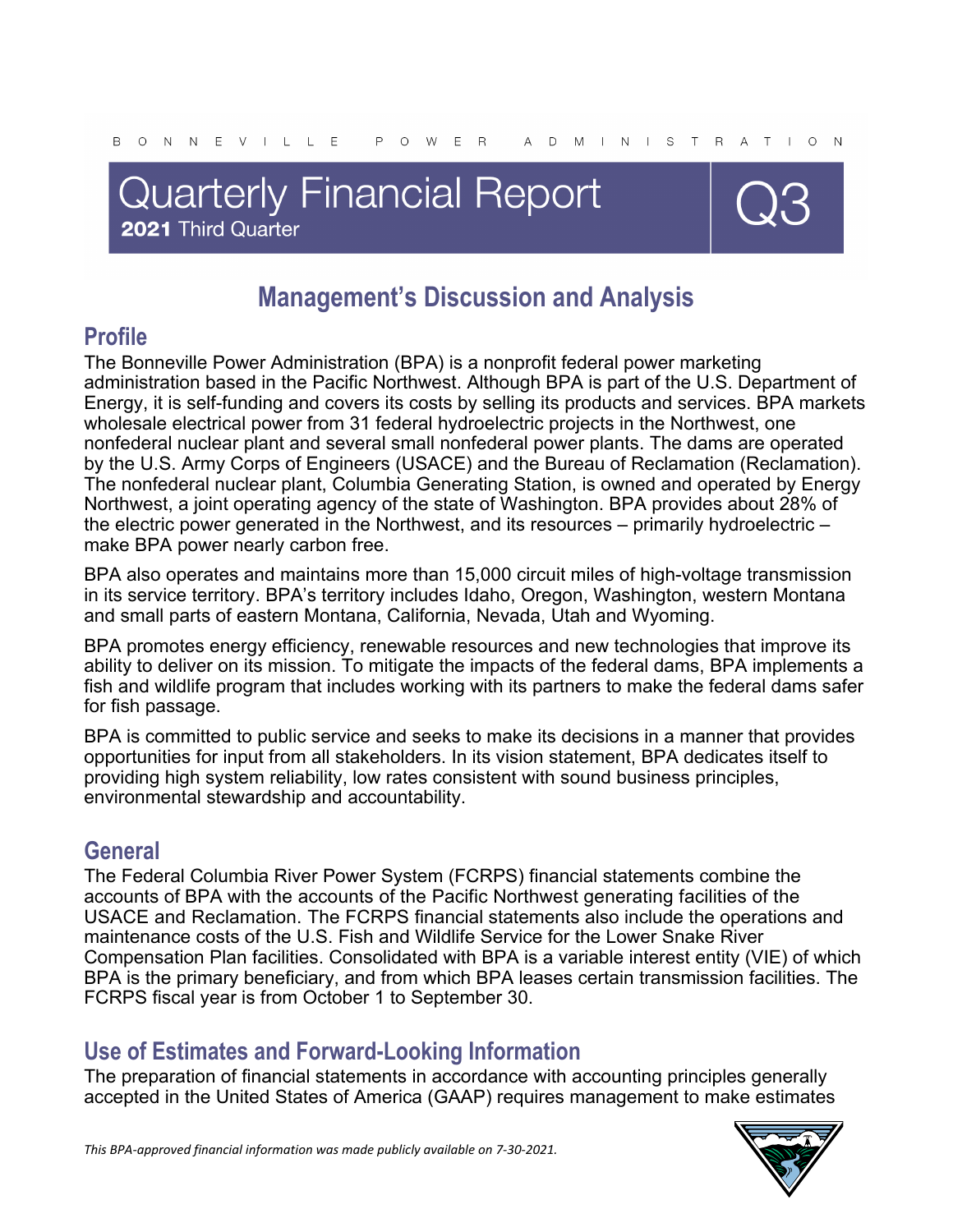and assumptions that affect the reported amounts of assets and liabilities, the disclosure of contingent assets and liabilities at the date of the financial statements, and the reported amounts of revenues and expenses during the reporting period. Actual results may differ from those estimates.

This Management's Discussion and Analysis (MD&A) is unaudited and may contain statements, which to the extent they are not recitations of historical facts, constitute "forwardlooking statements." In this respect, the words "planned," "predict," "could," "estimate," "expect" and similar expressions are intended to identify forward-looking statements. A number of important factors affecting FCRPS business and financial results could cause actual results to differ materially from those stated in forward-looking statements due to factors such as changes in economic, industry, political and business conditions; changes in laws, regulations and policies and the application of the laws; and changes in climate, weather, hydroelectric conditions and power services supply and demand. BPA does not plan to issue updates or revisions to the forward-looking statements.

See Other Operational Matters, COVID-19 Pandemic and Effects on the Bonneville Power Administration, for a short discussion of how BPA is responding to the evolving risks and uncertainties resulting from the COVID-19 pandemic.

## **Rates and the Effect of Regulations**

### *Rates for Fiscal Years 2020-2021*

Rates for the two year BP-20 rate period began on Oct. 1, 2019, and will conclude on Sept. 30, 2021. When compared to the prior rate period, the weighted average transmission rate increase was 3.6%, while the average base power rate increase was zero. The base power rate does not include the impact of the Financial Reserves Policy surcharge, which triggered in October 2019 for application to fiscal year 2020 power rates. Under the surcharge, BPA recorded \$21 million of revenue from power customers through June 2020.

Due to financial hardship experienced by certain customers in the region because of the COVID-19 pandemic, in June 2020 BPA suspended the Financial Reserves Policy surcharge for the remainder of the BP-20 rate period. BPA did not collect an additional \$9 million of surcharge revenue between July and September of fiscal year 2020 and will not collect any amounts related to the Financial Reserves Policy surcharge in fiscal year 2021. Final approval of the surcharge suspension was granted by the Federal Energy Regulatory Commission (FERC) on Oct. 8, 2020.

As with the 2018-2019 rate period, power and transmission rates in the BP-20 rate period also include other rate adjustment mechanisms, such as a Cost Recovery Adjustment Clause (CRAC) and Reserves Distribution Clause (RDC), that BPA employs if certain financial conditions occur.

Based upon final fiscal year 2020 reserve levels, the Transmission RDC triggered for \$79.7 million for application in fiscal year 2021. As defined in the BP-20 rate case, if business line financial reserves and agency financial reserves are above their respective upper thresholds, the BPA Administrator shall consider the above-threshold financial reserves for investment in other high-value business line-specific purposes including, but not limited to, debt retirement, incremental capital investment, or rate reduction. In December 2020, the Administrator determined that the entire Transmission RDC of \$79.7 million would be applied toward debt reduction in fiscal year 2021. In March 2021, and in alignment with the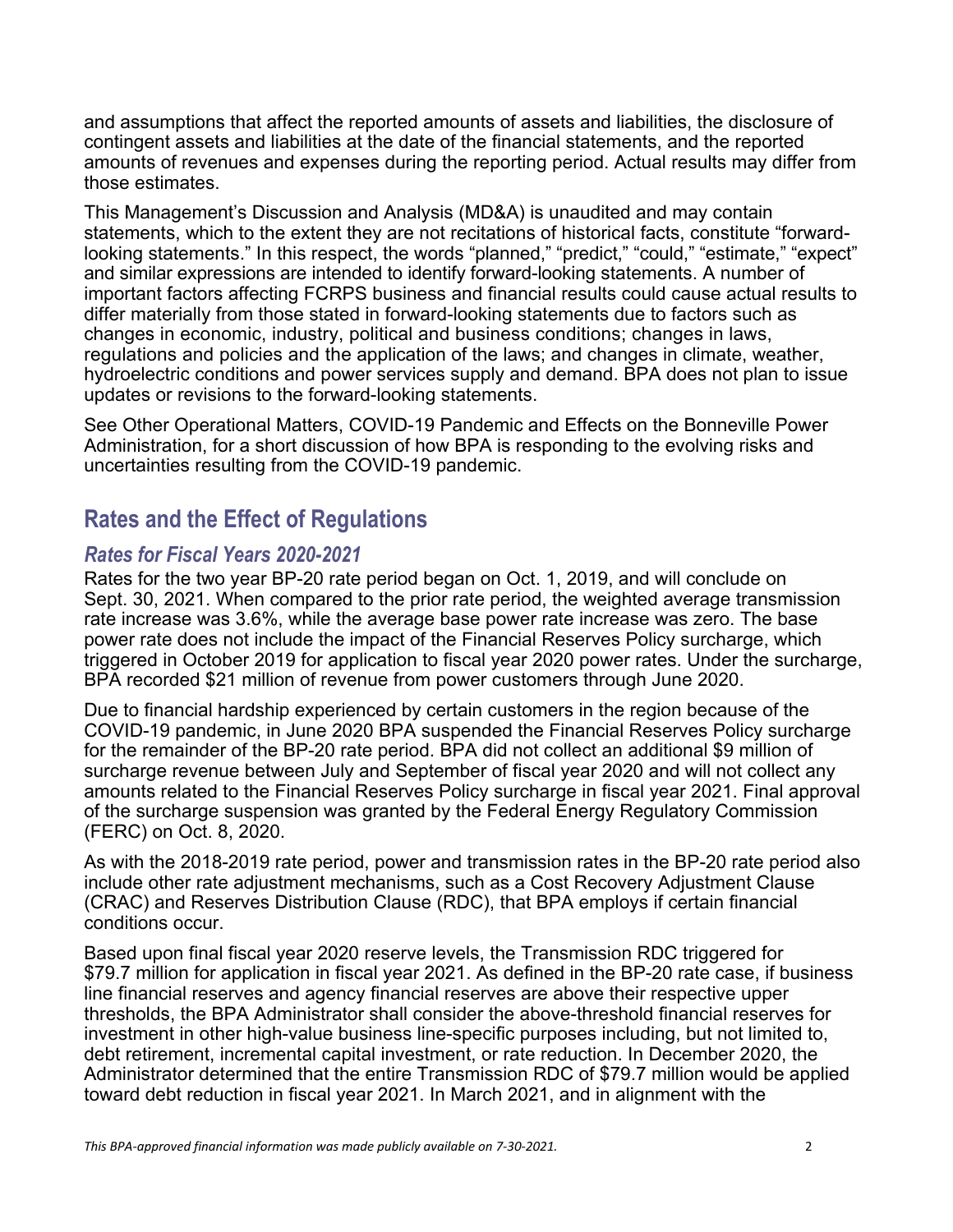Administrator's decision, BPA repaid \$79.7 million of variable rate borrowings from U.S. Treasury. With this debt reduction the RDC obligation has been fulfilled and there is no further commitment.

#### *Rates for Fiscal Years 2022-2023*

To establish rates for fiscal years 2022 and 2023, BPA concluded the BP-22 rate proceeding in July 2021 by releasing the Administrator's Final Record of Decision and Final Proposal. Rates are expected to go into effect on Oct. 1, 2021, and will be effective through Sept. 30, 2023, assuming approval by the FERC. FERC's practice is to grant approval of BPA's rates on an interim basis at the beginning of the rate period, pending final review. When compared to the BP-20 rate period, the final average power rate decrease was 2.5%, and the final weighted average transmission rate increase was 6.1%.

As with the 2020-2021 rate period, power and transmission rates in the BP-22 rate period also include other rate adjustment mechanisms, such as a Cost Recovery Adjustment Clause (CRAC) and Reserves Distribution Clause (RDC), that BPA employs if certain financial conditions occur.

## **Results of Operations**

#### *Operating revenues*

A comparison of FCRPS operating revenues follows for the nine months ended June 30, 2021, and June 30, 2020:

| (Millions of dollars)     | <b>Fiscal</b> | Fiscal        | Revenue     |                |
|---------------------------|---------------|---------------|-------------|----------------|
|                           | Year          | Year          | Increase    | $\%$           |
|                           | 2021          | 2020          | (Decrease)  | Change         |
| <b>Sales</b>              |               |               |             |                |
| Consolidated sales        |               |               |             |                |
| Power gross sales         | \$<br>2,047.4 | \$<br>1,937.9 | \$<br>109.5 | 6<br>$\%$      |
| Transmission              | 716.8         | 700.5         | 16.3        | $\overline{2}$ |
| Bookouts (Power)          | (37.9)        | (29.2)        | (8.7)       | 30             |
| <b>Consolidated sales</b> | 2,726.3       | 2,609.2       | 117.1       | 4              |
| Other revenues            |               |               |             |                |
| Power                     | 26.2          | 25.5          | 0.7         | 3              |
| Transmission              | 29.7          | 34.7          | (5.0)       | (14)           |
| Other revenues            | 55.9          | 60.2          | (4.3)       | (7)            |
| <b>Sales</b>              | 2,782.2       | 2,669.4       | 112.8       | 4              |
| U.S. Treasury credits     | 81.6          | 83.3          | (1.7)       | (2)            |
| Total operating revenues  | \$<br>2,863.8 | \$<br>2,752.7 | \$<br>111.1 | 4              |

Total operating revenues increased \$111.1 million when compared to the same period of fiscal year 2020. Sales of Power and Transmission Services, including other revenues and the effect of bookouts, increased \$112.8 million.

Power Services gross sales increased \$109.5 million. Surplus power sales, including revenue from derivative instruments settled with physical deliveries, increased \$133.7 million. This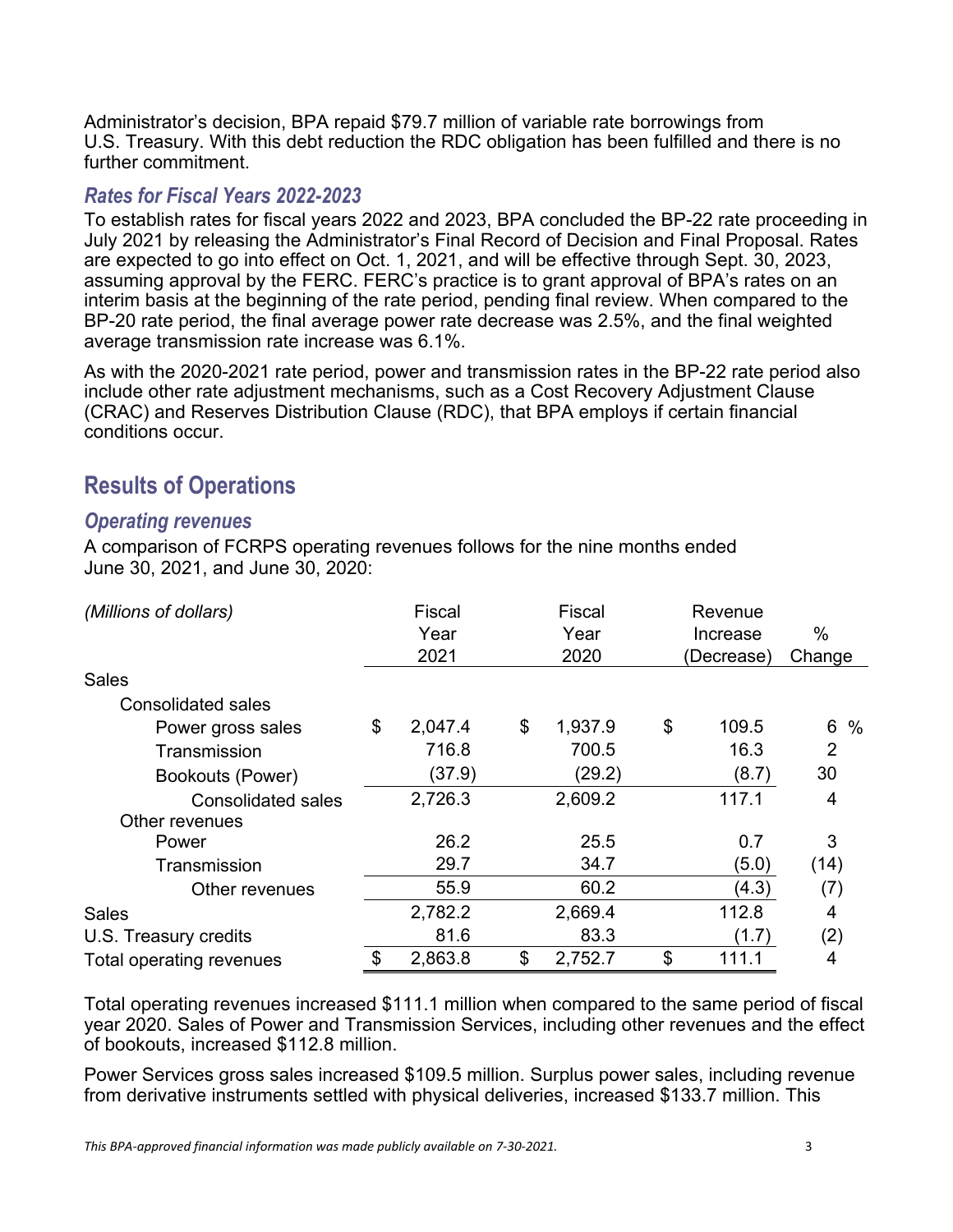increase was mainly driven by higher electricity prices realized for surplus sales when compared to the same period of fiscal year 2020. Partially offsetting this increase was a \$24.2 million decrease in firm power sales. Through the third quarter of fiscal year 2020, BPA recorded \$21.0 million under the Financial Reserves Policy surcharge with no such revenue recorded during fiscal year 2021.

Bookouts are presented on a net basis in the Combined Statements of Revenues and Expenses. When sales and purchases are scheduled with the same counterparty on the same transmission path for the same hour, the power is typically booked out and not scheduled for physical delivery. The megawatt-hours that offset each other net to zero. The dollar values of these offsetting transactions reduce both sales and purchased power expense and are recorded as bookouts. Therefore, the accounting treatment for bookouts has no effect on net revenues, cash flows or margins.

Transmission Services revenues increased \$16.3 million primarily due to an increase in the sale of point-to-point long-term transmission service.

Other revenues saw slight increases and decreases but were largely comparable to the same period of fiscal year 2020.

U.S. Treasury credits decreased \$1.7 million for fish and wildlife mitigation. Under the Pacific Northwest Electric Power Planning and Conservation Act (Northwest Power Act), BPA reduces its annual payment to the U.S. Treasury for the nonpower portion of expenditures, set at 22.3%, that BPA makes for fish and wildlife protection, mitigation and enhancement. Through the fiscal year, BPA records anticipated U.S. Treasury credits earned through the reporting period. At fiscal year-end, BPA calculates and records the annual amount of U.S. Treasury credits earned.

#### *Operating expenses*

A comparison of FCRPS operating expenses follows for the nine months ended June 30, 2021, and June 30, 2020:

| (Millions of dollars)                    |  | Fiscal  |  | Fiscal  |   | <b>Expense</b> |        |  |
|------------------------------------------|--|---------|--|---------|---|----------------|--------|--|
|                                          |  | Year    |  | Year    |   | Increase       | $\%$   |  |
|                                          |  | 2021    |  | 2020    |   | (Decrease)     | Change |  |
| Operations and maintenance               |  | 1,590.4 |  | 1,517.1 |   | 73.3           | $5\%$  |  |
| Purchased power                          |  | 157.1   |  | 92.3    |   | 64.8           | 70     |  |
| Depreciation, amortization and accretion |  | 620.1   |  | 612.6   |   | 7.5            |        |  |
| Total operating expenses                 |  | 2,367.6 |  | 2,222.0 | S | 145.6          |        |  |

Total operating expenses increased \$145.6 million when compared to the same period of fiscal year 2020.

Operations and maintenance expense increased \$73.3 million due to the following factors:

- \$65.3 million increase for Energy Northwest's Columbia Generating Station nuclear power plant due to fiscal year 2021 being a refueling year. Refueling occurs biennially, most recently in fiscal year 2019, and refueling and maintenance expenses are higher in refueling years.
- \$9.2 million decrease in Conservation Purchases due to lower amounts of work performed in fiscal year 2021.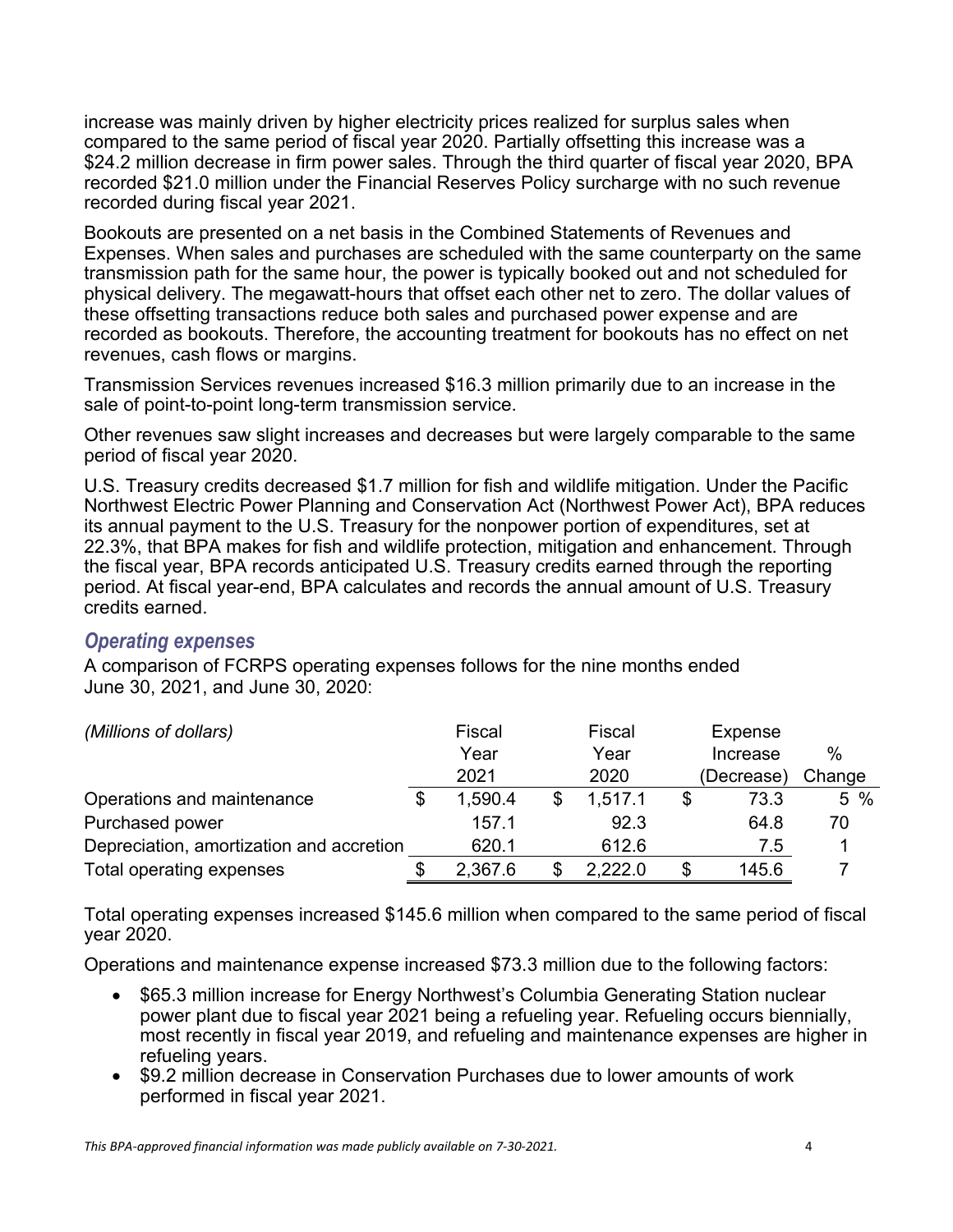- \$8.6 million increase for Fish and Wildlife Program expenses. This was primarily caused by an increase in spending on offsite mitigation measures in the Columbia River Basin. Offsite mitigation includes habitat restoration, supplementation of fish stocks through hatcheries, research, monitoring and evaluation of fish populations and other related efforts such as data management. In fiscal year 2020, fish and wildlife spending was lower than expected due to the COVID-19 pandemic. However, as expected for fiscal year 2021 the Fish and Wildlife Program is seeing greater amounts of work performed, resulting in a corresponding increase to expense.
- \$4.1 million increase related to the Spokane Reservation Equitable Conservation Act of 2019, which obligates BPA to compensate the Spokane Tribe of Indians for use of reservation lands in the production of power by the Grand Coulee Dam. Fiscal year 2021 is the first year that BPA has recorded this annual settlement expense, which BPA will pay by March 1 of the next fiscal year.
- \$4.5 million net increase to various other Power, Transmission and Enterprise Services program costs.

Purchased power expense, including the effects of bookouts, increased \$64.8 million primarily due to a \$47.2 million expense increase related to water storage agreements with BC Hydro, an electric utility owned by the Province of British Columbia. Yearly fluctuations in water levels, river operations and storage plans, particularly at certain dams in and near Canada, affect the amounts owed to or from BC Hydro. Additionally, due to the dry weather conditions and high market prices, contracted power purchases increased by a total of \$16.3 million.

Depreciation, amortization and accretion increased \$7.5 million, primarily due to higher amortization expense related to capital additions at the Columbia Generating Station.

#### *Interest expense and other income, net*

A comparison of FCRPS interest expense and other income, net follows for the nine months ended June 30, 2021, and June 30, 2020:

|                                                                                              | Fiscal<br>Year<br>2021     | Fiscal<br>Year<br>2020   | Expense<br>Increase<br>(Decrease) |                       | $\%$<br>Change     |  |
|----------------------------------------------------------------------------------------------|----------------------------|--------------------------|-----------------------------------|-----------------------|--------------------|--|
| Interest expense<br>S<br>Allowance for funds used during construction                        | 319.9                      | 355.2<br>\$              | \$                                | (35.3)                | (10) %             |  |
| Interest income<br>Other income, net                                                         | (21.6)<br>(1.1)<br>(191.5) | (22.3)<br>(2.8)<br>(5.4) |                                   | 0.7<br>1.7<br>(186.1) | (3)<br>(61)<br>NM* |  |
| Total interest expense and other income, net \$<br>*The percentage change is not meaningful. | 105.7                      | 324.7                    |                                   | (219.0)               | (67)               |  |

*(Millions of dollars)* 

Total interest expense and other income, net decreased \$219.0 million when compared to the same period of fiscal year 2020.

Interest expense decreased \$35.3 million, primarily due to a \$12.7 million reduction related to borrowings from U.S. Treasury and \$19.5 million of reduced interest expense on nonfederal debt, primarily for the Columbia Generating Station. These decreases are due in large part to lower interest rates on debt held through the third quarter of fiscal year 2021 when compared to the same period of fiscal year 2020. Slightly lower debt balances during fiscal year 2021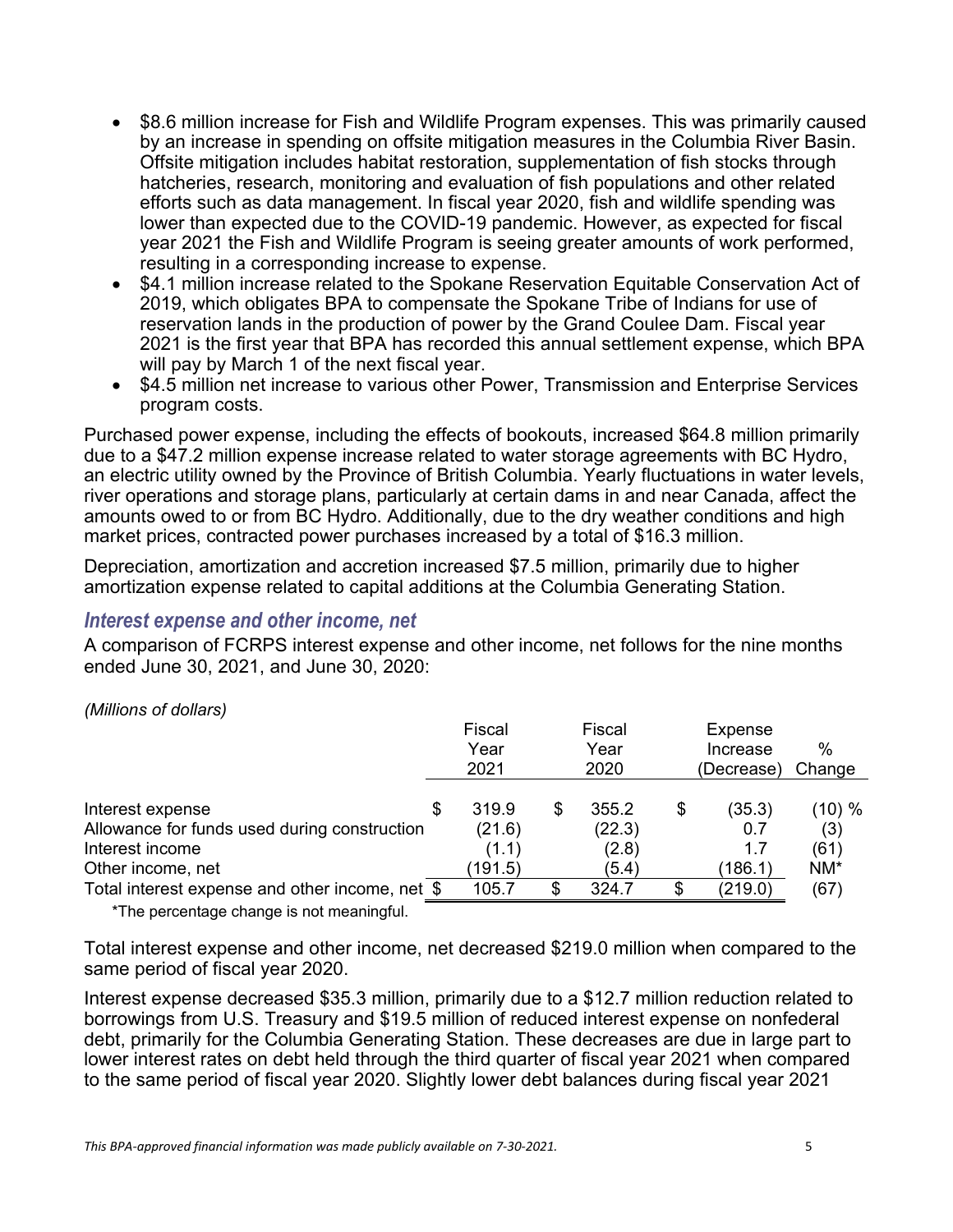when compared to the same period in fiscal year 2020 have also contributed to the lower interest expense realized through the third quarter of fiscal year 2021.

Other income, net, increased \$186.1 million primarily because of the following factors:

- \$161.1 million increase in dividends and net realized gains on investments held in the nonfederal nuclear decommissioning trusts. Of this increase, \$156.6 million is associated with net realized gains in the trust funds for Columbia Generating Station due to changes in the investment portfolio in alignment with a new asset allocation study.
- \$15.0 million associated with the WNP-1 and WNP-4 decommissioning and site restoration regulatory liability. In total during fiscal year 2021, BPA plans to record \$20.0 million of other income (\$5.0 million per quarter) and reduce a regulatory liability for decommissioning and site restoration activities. This accounting treatment is consistent with the BP-20 rate case.
- \$3.7 million associated with power-related financing adjustments at the Minto Fish Facility in Oregon. In May 2021, USACE and BPA reached agreement on the prior financing and cost assignment to the power purpose related to this facility. As a result, BPA recorded non-cash transactions to reduce net utility plant by \$10.3 million and to reduce federal appropriations by \$11.5 million. BPA also reduced accounts payable by \$2.5 million and recorded \$3.7 million of other income.
- \$3.6 million decrease in lease-purchase loss on debt extinguishment when compared to the same period of fiscal year 2020.
- \$2.7 million gain from debt extinguishment associated with Energy Northwest issuing bonds in May 2021 and paying off long-term debt with part of the proceeds.

### **Accrued Construction work in progress**

Amounts accrued in Accounts payable and other on the Combined Balance Sheet for Construction work in progress assets were approximately \$67 million and \$70 million as of June 30, 2021, and 2020, respectively.

## **Other Operational Matters**

### *Energy Northwest line of credit activity*

In December 2020, Energy Northwest borrowed approximately \$141 million under existing short-term borrowing arrangements. Of the \$141 million borrowed, EN used \$43 million to pay a portion of the interest coupon payment allocable to unamortized bond premiums related to certain outstanding bonds for Columbia Generating Station and terminated nuclear facilities. The remaining \$98 million provided EN with interim funding for a nuclear fuel purchase due to anticipated supply constraints resulting in projected significant future price increases. In December BPA recorded a \$43 million decrease to Accounts payable and other, a \$98 million increase to Nonfederal generation asset, and a \$141 million increase to current Nonfederal debt on the Combined Balance Sheet.

The BPA Administrator has elected to defer recovery of the cost associated with this fuel purchase until BP-30 when the fuel is installed. BPA management expects to begin amortizing the nuclear fuel asset in fiscal year 2030, over a period spanning six years to align with the fuel's expected useful life.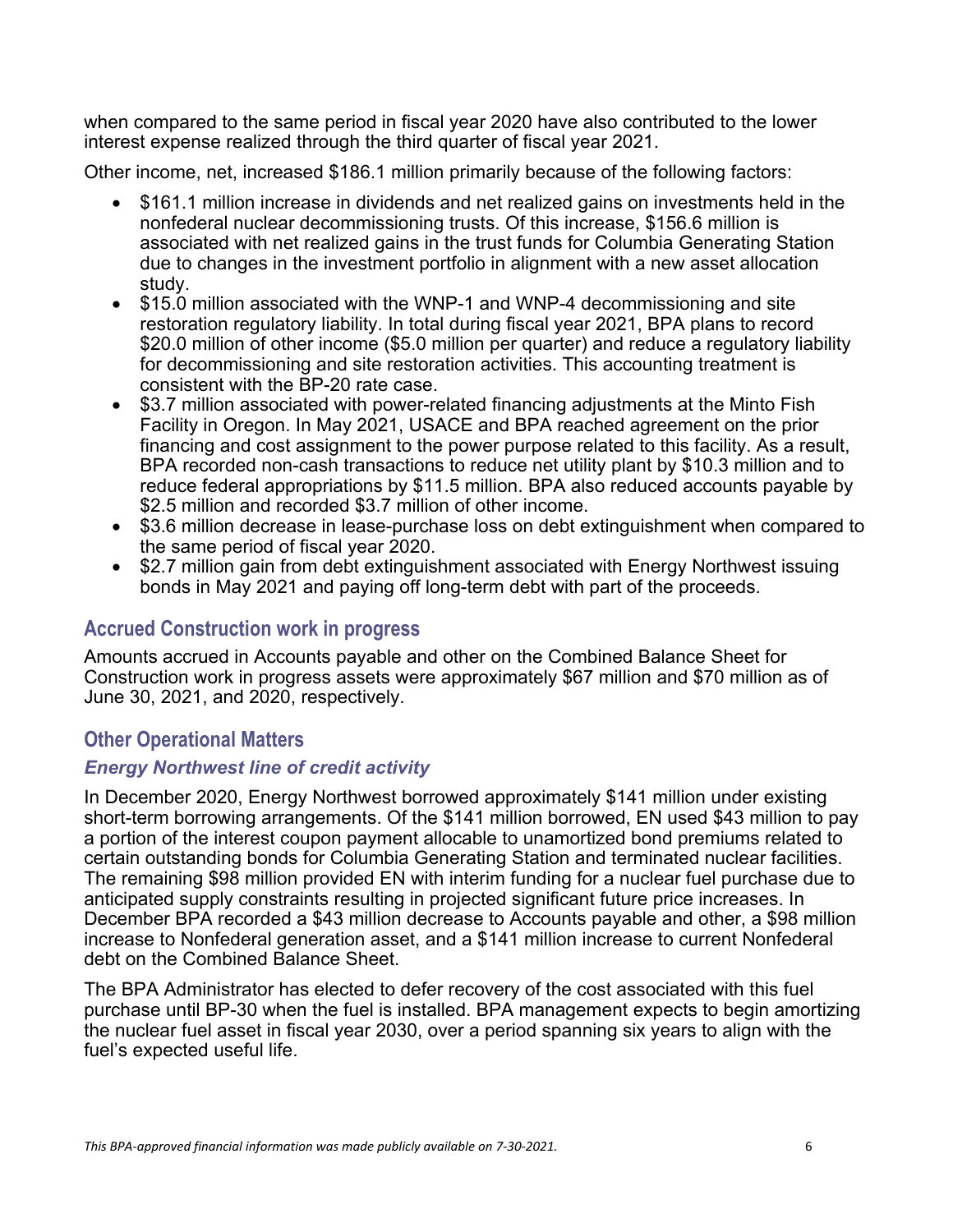In May 2021, Energy Northwest used some of the proceeds from a long-term bond offering to repay the \$141 million it borrowed in December. In addition, BPA funded the repayment of the \$10 million line of credit that was outstanding as of Sept. 30, 2020.

In June 2021, Energy Northwest drew an additional \$86 million on an existing line of credit. This amount financed accrued expenses. Energy Northwest expects to repay this \$86 million before Sept. 30, 2021.

#### *COVID-19 Pandemic and Effects on the Bonneville Power Administration*

The COVID-19 pandemic has not materially affected FCRPS net revenues through the nine months ended June 30, 2021. Electric power loads served by BPA continue to remain stable and comparable to fiscal year 2020 levels. Currently there are no significant operational impacts to mission essential functions because of the COVID-19 pandemic.

Most of the BPA non-field workforce remain in a telework status. However, management continues to evaluate various physical return-to-work options. On March 13, 2020, BPA implemented maximum telework operations for non-essential employees and contract personnel and closed its Portland, Vancouver and Spokane facilities to non-essential staff until further notice. BPA continues to fulfill its mission to deliver reliable power and transmission service throughout the region, and management continues to actively monitor and take actions in response to this evolving public health threat under its continuity of operations plans. As of June 30, 2021, some operational restrictions have eased to allow access to a facility or worksite for those workers whose jobs cannot be performed remotely.

BPA cannot predict the potential impacts of COVID-19, if any, on BPA's future operations or financial results. If the COVID-19 pandemic continues and efforts to contain it are unsuccessful or disrupt BPA's ability to operate, FCRPS financial results could be adversely impacted.

## Additional Information

To see BPA's annual and quarterly reports, go to www.bpa.gov/goto/AnnualReport

For general information about BPA, refer to BPA's home page at www.bpa.gov

For information on Power Services, go to www.bpa.gov/power

For information on Transmission Services, go to www.bpa.gov/transmission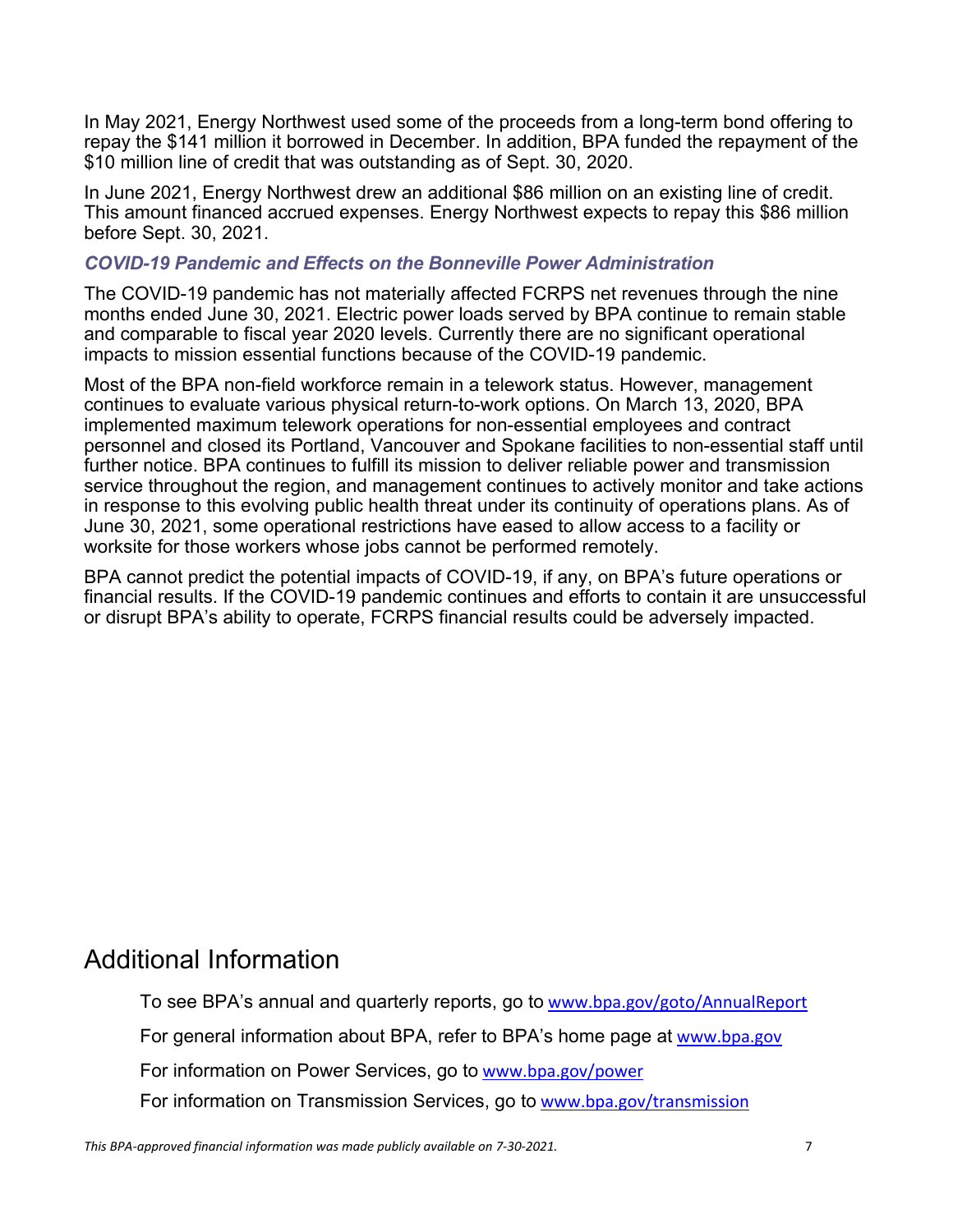## **Federal Columbia River Power System**

## **Combined Balance Sheets (Unaudited)**

(Millions of Dollars)

|                                             | As of           | As of                               |  |  |
|---------------------------------------------|-----------------|-------------------------------------|--|--|
|                                             | <b>June 30,</b> | September 30,                       |  |  |
|                                             | 2021            | 2020                                |  |  |
| <b>Assets</b>                               |                 |                                     |  |  |
| Utility plant and nonfederal generation     |                 |                                     |  |  |
| Completed plant                             | \$<br>20,612.1  | $\sqrt[6]{\frac{1}{2}}$<br>20,499.4 |  |  |
| Accumulated depreciation                    | (7,688.0)       | (7,507.9)                           |  |  |
| Net completed plant                         | 12,924.1        | 12,991.5                            |  |  |
| Construction work in progress               | 1,337.4         | 1,151.0                             |  |  |
| <b>Net utility plant</b>                    | 14,261.5        | 14,142.5                            |  |  |
| Nonfederal generation                       | 3,619.4         | 3,543.3                             |  |  |
| Net utility plant and nonfederal generation | 17,880.9        | 17,685.8                            |  |  |
| <b>Current assets</b>                       |                 |                                     |  |  |
| Cash and cash equivalents                   | 1,213.2         | 846.5                               |  |  |
| Accounts receivable, net of allowance       | 19.9            | 50.5                                |  |  |
| Accrued unbilled revenues                   | 319.4           | 299.1                               |  |  |
| Materials and supplies, at average cost     | 110.2           | 107.1                               |  |  |
| Prepaid expenses                            | 106.3           | 36.4                                |  |  |
| <b>Total current assets</b>                 | 1,769.0         | 1,339.6                             |  |  |
| <b>Other assets</b>                         |                 |                                     |  |  |
| Regulatory assets                           | 4,842.1         | 5,018.9                             |  |  |
| Nonfederal nuclear decommissioning trusts   | 518.6           | 405.4                               |  |  |
| Deferred charges and other                  | 212.4           | 209.2                               |  |  |
| <b>Total other assets</b>                   | 5,573.1         | 5,633.5                             |  |  |
| <b>Total assets</b>                         | 25,223.0<br>\$  | \$<br>24,658.9                      |  |  |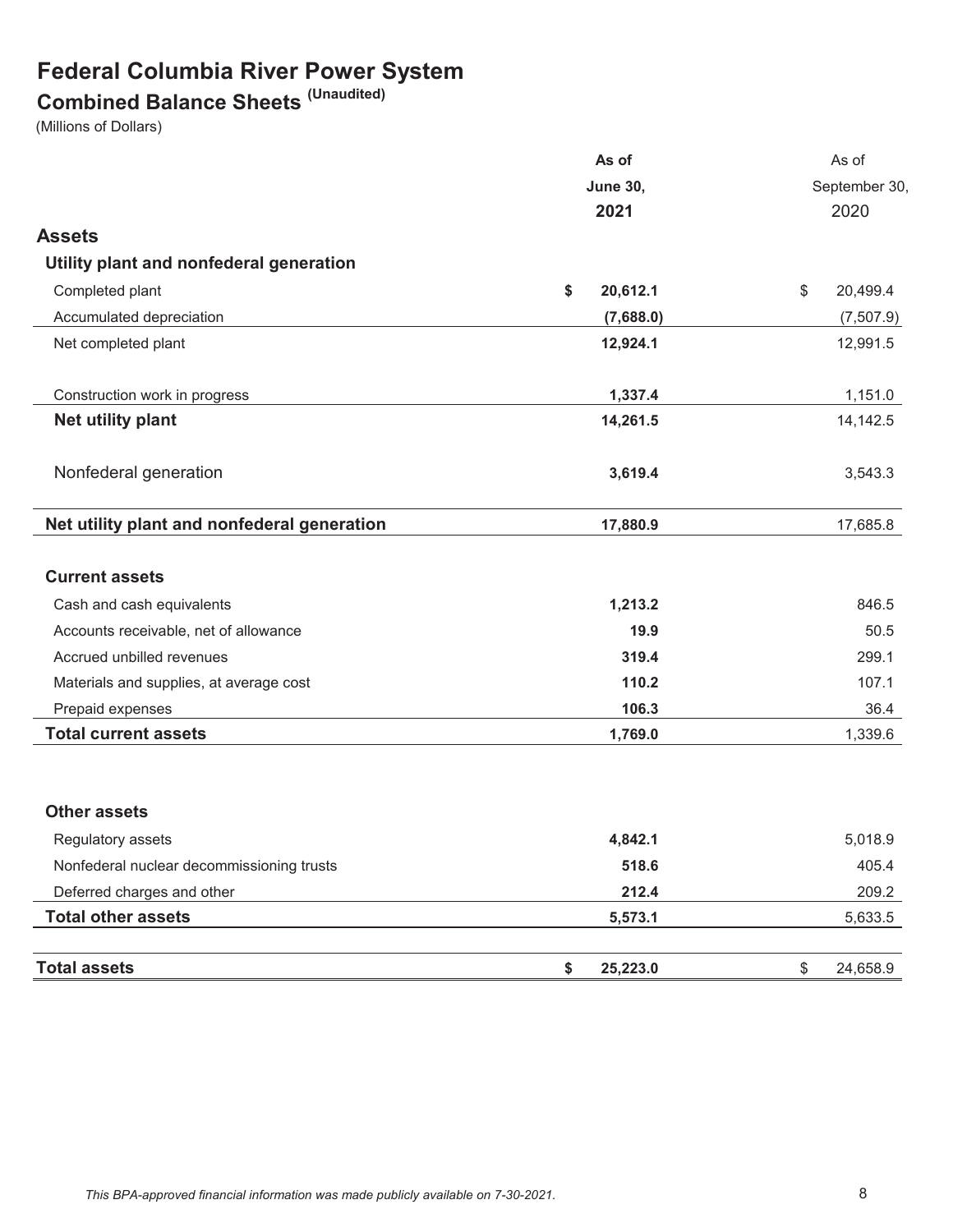## **Federal Columbia River Power System**

# **Combined Balance Sheets (Unaudited)**

(Millions of Dollars)

|                                                       | As of           | As of         |  |  |
|-------------------------------------------------------|-----------------|---------------|--|--|
|                                                       | <b>June 30,</b> | September 30, |  |  |
|                                                       | 2021            | 2020          |  |  |
| <b>Capitalization and Liabilities</b>                 |                 |               |  |  |
| <b>Capitalization and long-term liabilities</b>       |                 |               |  |  |
| Accumulated net revenues                              | \$<br>4,927.5   | \$<br>4.537.0 |  |  |
| Debt                                                  |                 |               |  |  |
| Federal appropriations                                | 1,552.8         | 1,544.0       |  |  |
| Borrowings from U.S. Treasury                         | 5,095.9         | 4,982.6       |  |  |
| Nonfederal debt                                       | 7,014.0         | 6,348.9       |  |  |
| <b>Total capitalization and long-term liabilities</b> | 18,590.2        | 17.412.5      |  |  |

#### **Commitments and contingencies (See Note 14 to 2020 Audited Financial Statements)**

#### **Current liabilities**

| <b>Total current liabilities</b> | 1.683.2 | 2,196.7 |
|----------------------------------|---------|---------|
| Accounts payable and other       | 475.0   | 559.3   |
| Nonfederal debt                  | 542.2   | 971.4   |
| Borrowings from U.S. Treasury    | 666.0   | 666.0   |
| Debt                             |         |         |

#### **Other liabilities**

| <b>Total capitalization and liabilities</b> | 25.223.0 | 24.658.9 |
|---------------------------------------------|----------|----------|
| <b>Total other liabilities</b>              | 4.949.6  | 5,049.7  |
| Deferred credits and other                  | 717.6    | 598.9    |
| Asset retirement obligations                | 921.5    | 890.7    |
| IOU exchange benefits                       | 1,760.9  | 1,910.4  |
| Regulatory liabilities                      | 1,549.6  | 1,649.7  |
|                                             |          |          |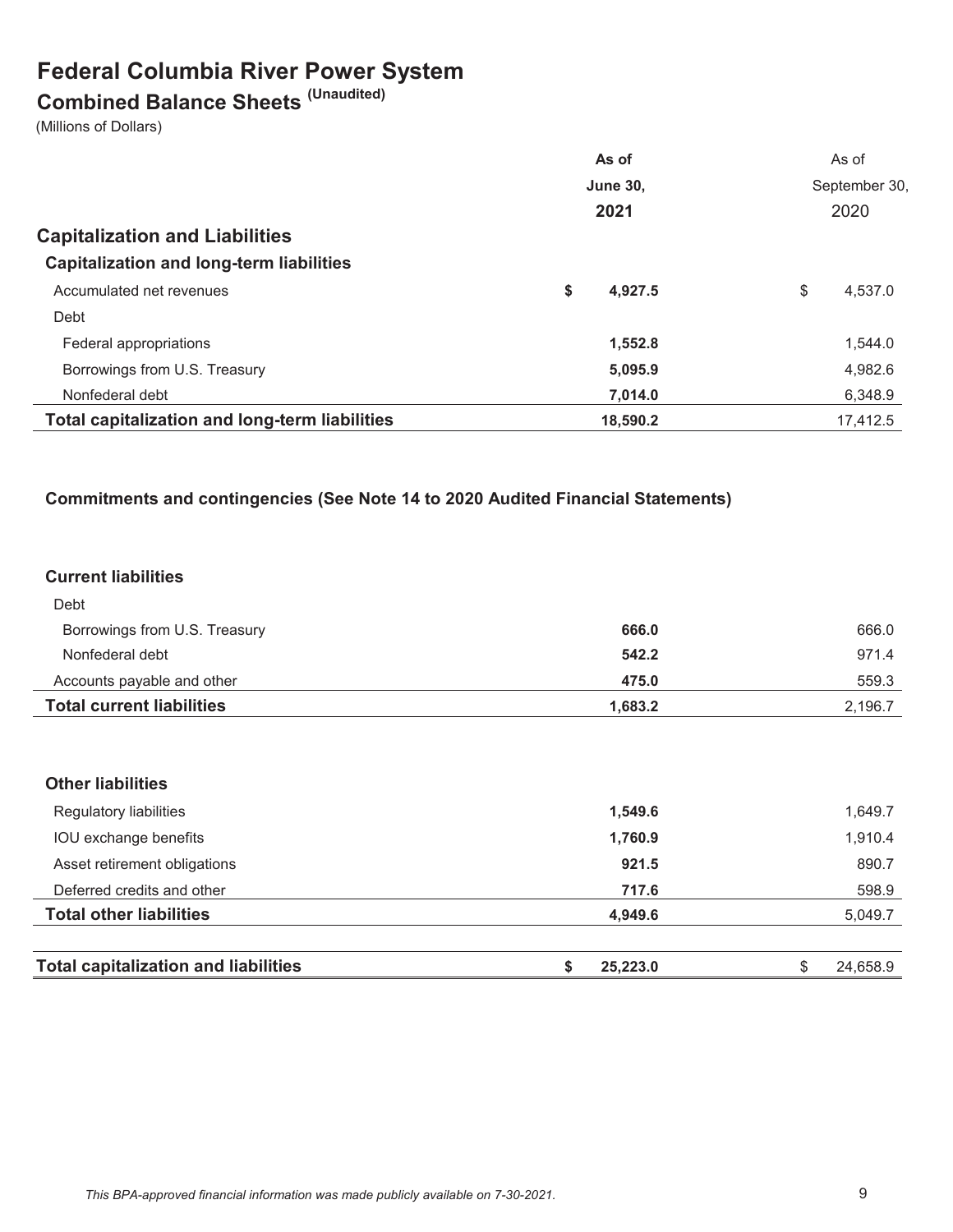# **Federal Columbia River Power System Combined Statements of Revenues and Expenses (Unaudited)**

(Millions of Dollars)

|                                              |             |                 | <b>Three Months Ended</b> | Fiscal Year-to-Date Ended |                 |         |
|----------------------------------------------|-------------|-----------------|---------------------------|---------------------------|-----------------|---------|
|                                              |             | <b>June 30,</b> |                           |                           | <b>June 30,</b> |         |
|                                              | 2021        |                 | 2020                      | 2021                      |                 | 2020    |
| <b>Operating revenues</b>                    |             |                 |                           |                           |                 |         |
| Sales                                        | \$<br>887.1 | \$              | 863.4                     | \$<br>2,782.2             | \$              | 2,669.4 |
| U.S. Treasury credits                        | 38.5        |                 | 23.1                      | 81.6                      |                 | 83.3    |
| <b>Total operating revenues</b>              | 925.6       |                 | 886.5                     | 2,863.8                   |                 | 2,752.7 |
|                                              |             |                 |                           |                           |                 |         |
| <b>Operating expenses</b>                    |             |                 |                           |                           |                 |         |
| Operations and maintenance                   | 536.1       |                 | 506.8                     | 1,590.4                   |                 | 1,517.1 |
| Purchased power                              | 60.5        |                 | 22.3                      | 157.1                     |                 | 92.3    |
| Depreciation, amortization and accretion     | 205.9       |                 | 205.3                     | 620.1                     |                 | 612.6   |
| <b>Total operating expenses</b>              | 802.5       |                 | 734.4                     | 2,367.6                   |                 | 2,222.0 |
|                                              |             |                 |                           |                           |                 |         |
| <b>Net operating revenues</b>                | 123.1       |                 | 152.1                     | 496.2                     |                 | 530.7   |
| Interest expense and other income, net       |             |                 |                           |                           |                 |         |
| Interest expense                             | 101.9       |                 | 116.4                     | 319.9                     |                 | 355.2   |
| Allowance for funds used during construction | (6.9)       |                 | (7.5)                     | (21.6)                    |                 | (22.3)  |
| Interest income                              | (0.3)       |                 | (0.5)                     | (1.1)                     |                 | (2.8)   |
| Other income, net                            | (169.6)     |                 | 0.4                       | (191.5)                   |                 | (5.4)   |
| Total interest expense and other income, net | (74.9)      |                 | 108.8                     | 105.7                     |                 | 324.7   |
| <b>Net revenues</b>                          | \$<br>198.0 | \$              | 43.3                      | \$<br>390.5               | \$              | 206.0   |